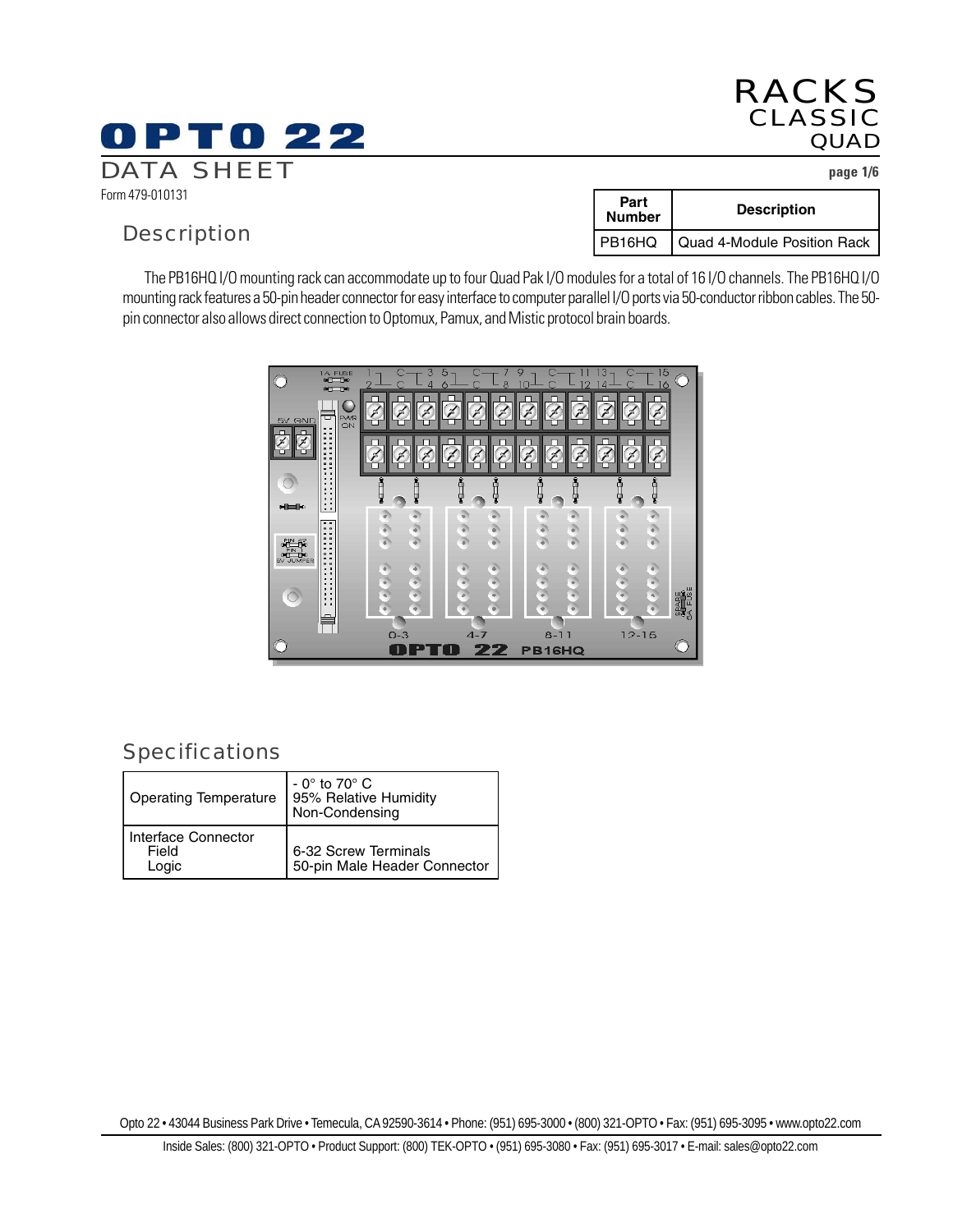



**Dimensions** 

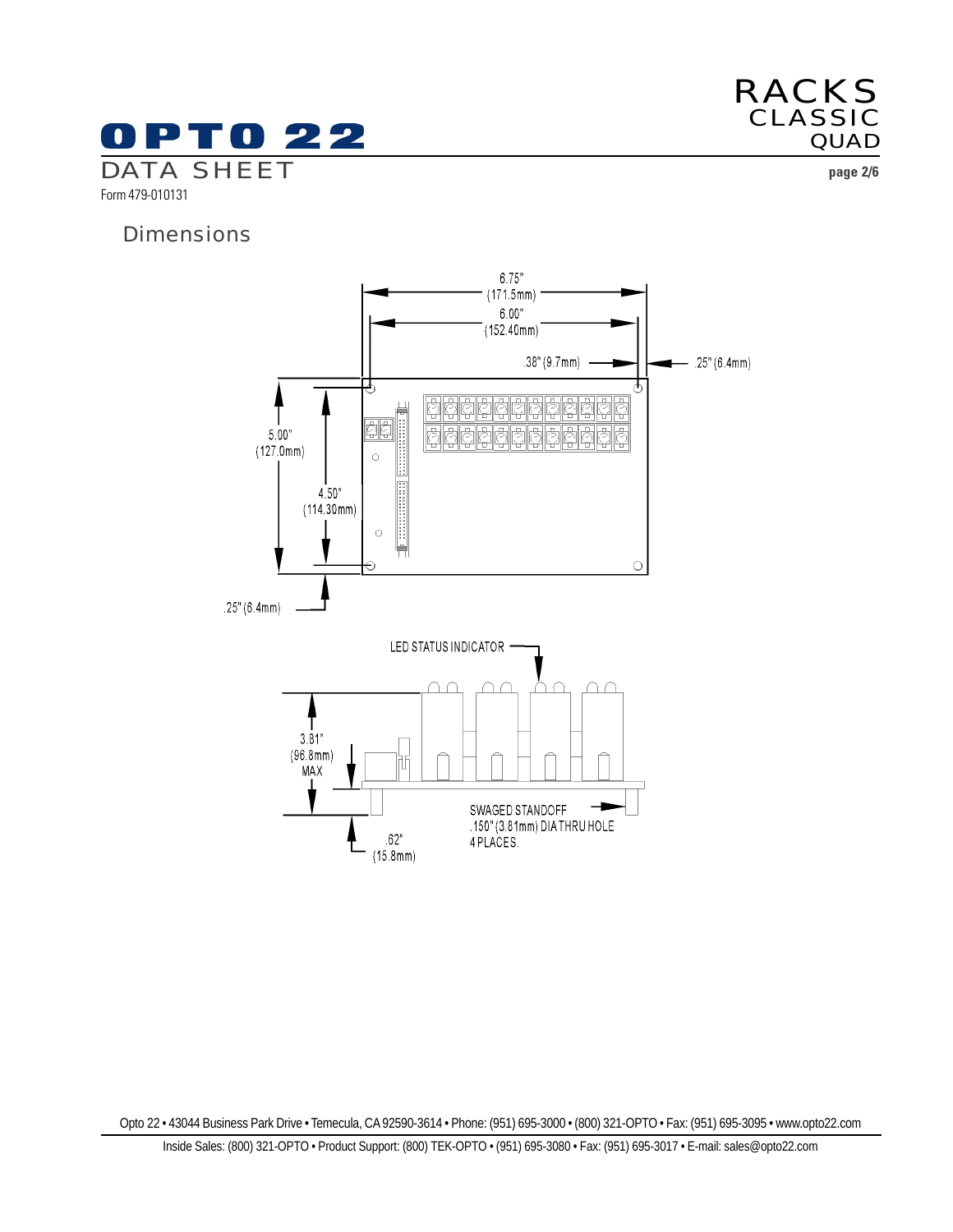



Form 479-010131

Dimensions WITH OPTOMUX BRAIN BOARD (P/N B1)

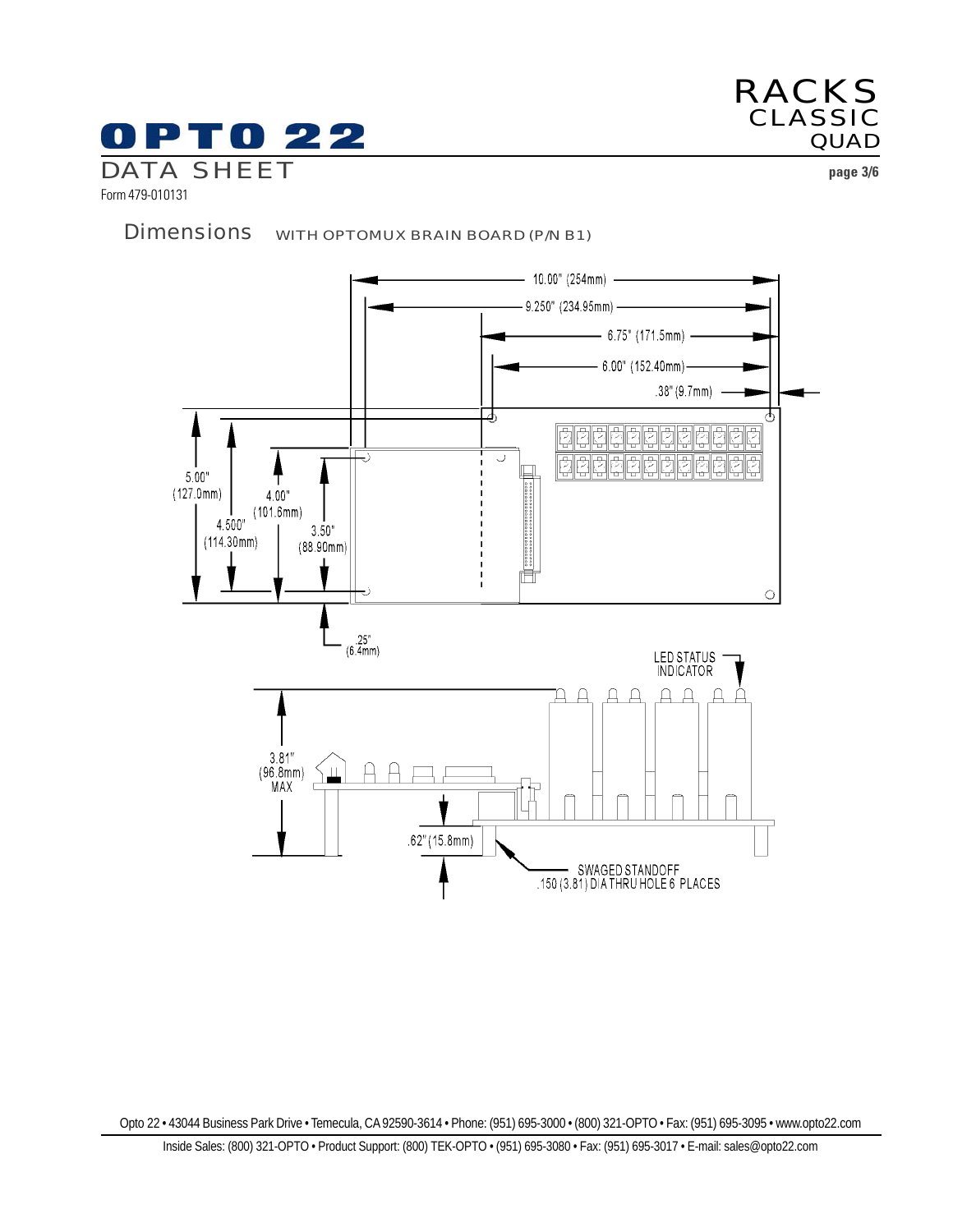

RACKS CLASSIC **QUAD** 

Form 479-010131

## Dimensions WITH OPTOMUX BRAIN BOARD (P/N B5)



## **Schematics**

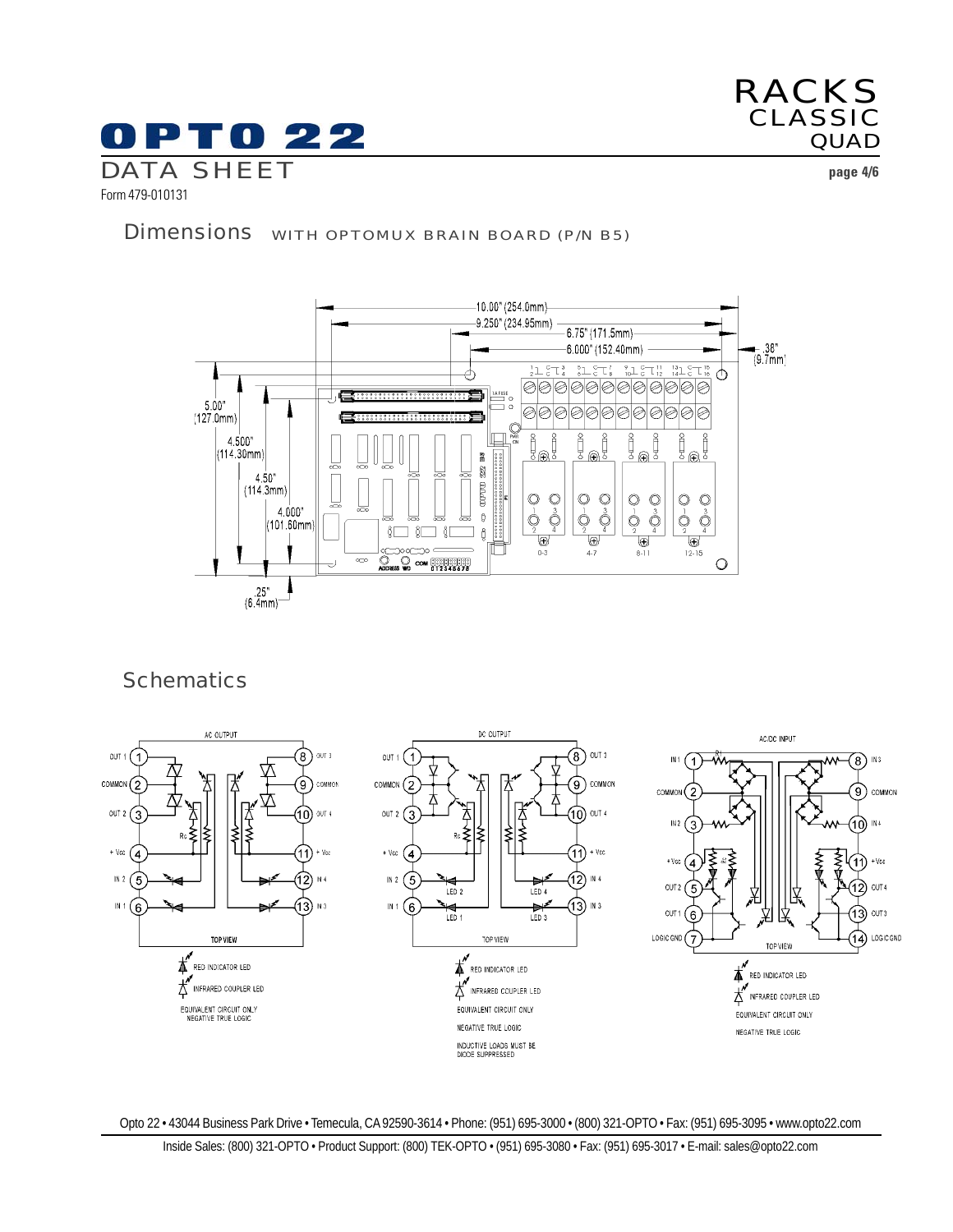

Form 479-010131

## Schematics (CONT.)



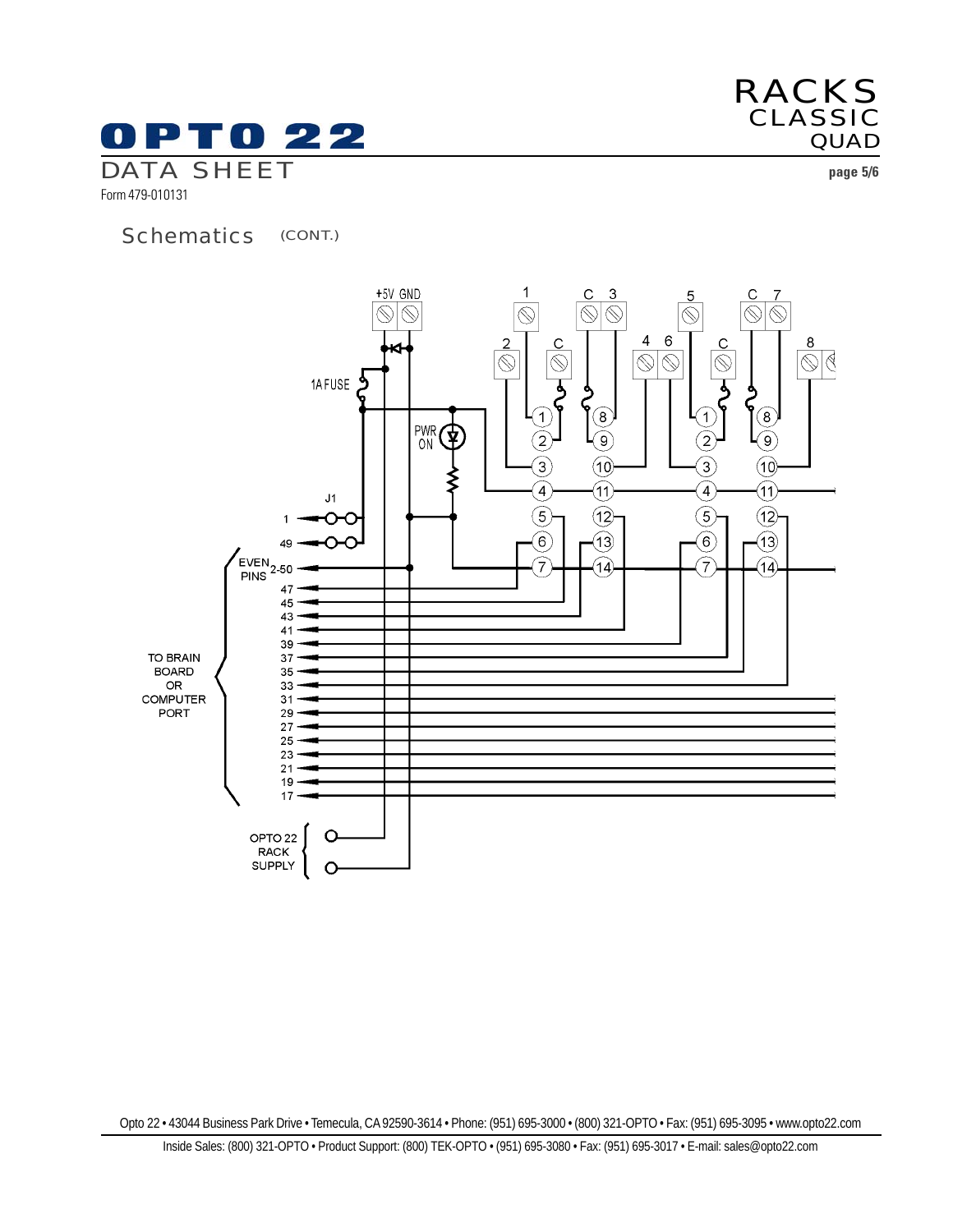# **OPTO 22** DATA SHEET **page 6/6**

Form 479-010131

#### (CONT.) **Schematics**

| <b>Module</b><br><b>Position</b> | (Header<br>Connector) | Field<br>(Terminal<br>Strip) |
|----------------------------------|-----------------------|------------------------------|
| 0                                | 47                    | 1 & C                        |
| 1                                | 45                    | 2 & C                        |
| 2                                | 43                    | 3 & C                        |
| 3                                | 41                    | 4 & C                        |
| 4                                | 39                    | 5 & C                        |
| 5                                | 37                    | 6 & C                        |
| 6                                | 35                    | 7 & C                        |
| 7                                | 33                    | 8 & C                        |
| 8                                | 31                    | 9 & C                        |
| 9                                | 29                    | 10 & C                       |
| 10                               | 27                    | 11 & C                       |
| 11                               | 25                    | 12 & C                       |
| 12                               | 23                    | 13 & C                       |
| 13                               | 21                    | 14 & C                       |
| 14                               | 19                    | 15 & C                       |
| 15                               | 17                    | 16 & C                       |

Notes:

- 1. Even pins on control connector are connected by etch to common.
- 2. +VCC and return connected to two-point terminal strips marked "+5V" and "GND".
- 3. At each module position on the field terminal strip, the lower number is always connected to pin 1 of the I/O module.